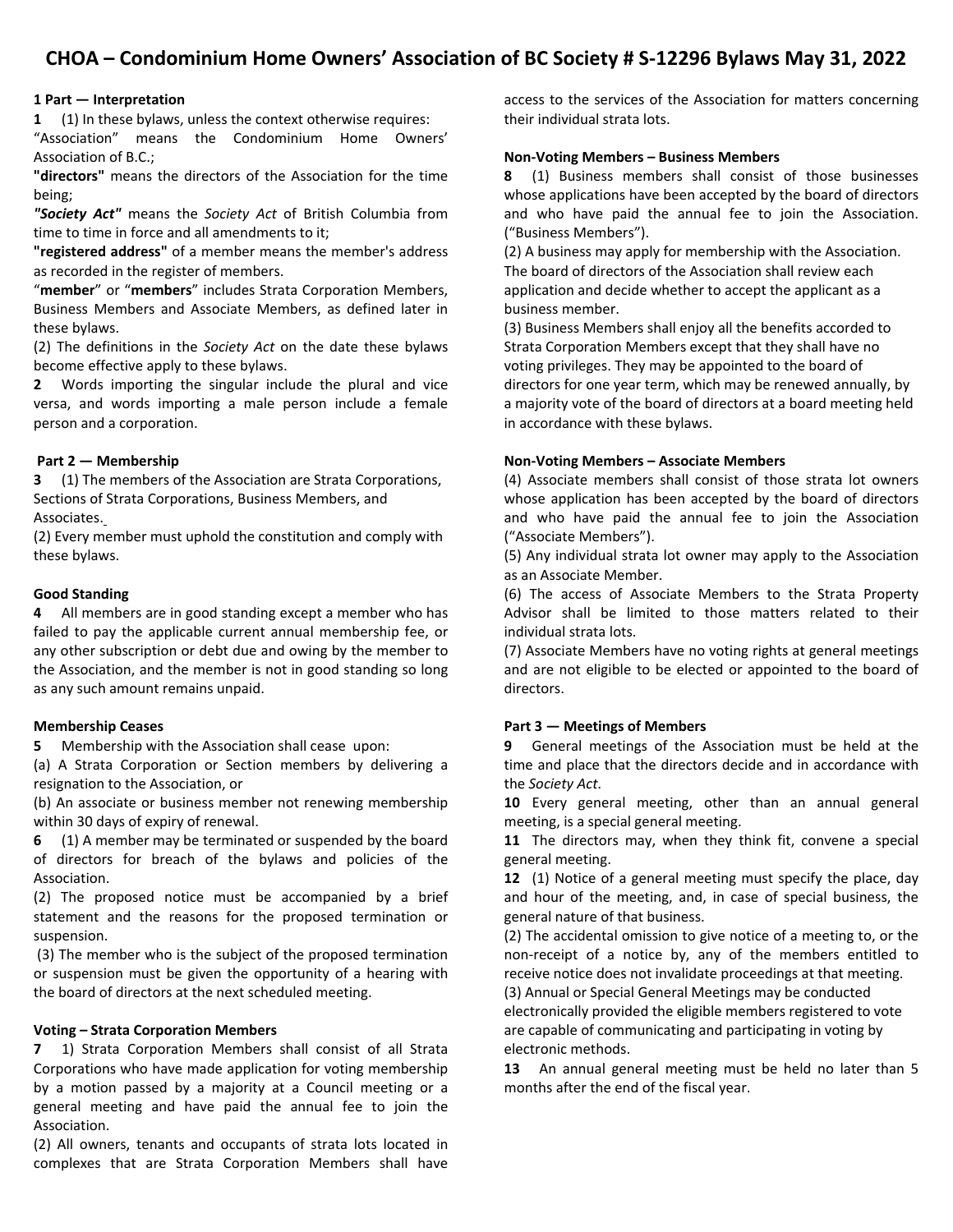#### **Part 4 — Proceedings at General Meetings**

**14** Special business is all business conducted at an annual general meeting or special general meeting, except the following: (a)consideration of the financial statements;

(b) report of the directors;

(c) report of the auditor, if any;

(d) election of directors;

(e) appointment of the auditor, if required;

(f) other business that, under these bylaws, ought to be conducted at an annual general meeting, or business that is brought under consideration by the report of the directors issued with the notice convening the meeting.

*15* The latest edition of Robert's Rules of Order shall apply on all questions of procedure in respect of general meetings which are no specified in these bylaws.

**16** (1) Business, other than the election of a chair and the adjournment or termination of the meeting, must not be conducted at a general meeting at a time when a quorum is not present.

(2) If at any time during a general meeting there ceases to be a quorum present, business then in progress must be suspended until there is a quorum present or until the meeting is adjourned or terminated.

(3) A quorum is 12 Strata Corporation Members present.

**17** Subject to bylaw 18, the president of the Association, the vice president or, in the absence of both, one of the other directors present, must preside as chair of a general meeting.

**18** If at a general meeting

(a) there is no president, vice president or other director present within 15 minutes after the time appointed for holding the meeting, or

(b) the president and all the other directors present are unwilling to act as the chair, the Strata Corporation Members present, must, by majority vote, choose either one of their number or anyone else present at the meeting to be the chair.

**19** (1) A general meeting may be adjourned from time to time and from place to place, but business must not be conducted at an adjourned meeting other than the business left unfinished at the meeting from which the adjournment took place.

(2) When a meeting is adjourned for 10 days or more, notice of the adjourned meeting must be given as in the case of the original meeting.

(3) Except as provided in this bylaw, it is not necessary to give notice of an adjournment or of the business to be conducted at an adjourned general meeting.

**20** (1) A resolution at a general meeting must be seconded.

(2) The chair of a meeting may move or propose a resolution.

(3) Upon the occasion of a tie vote, the chair shall not have a further vote and the resolution will not pass.

**21** (1) Voting is by show of voting cards.

(2) Voting by proxy is permitted under procedures and forms approved by the Board.

(3) The authorized representative of a Strata Corporation Member in good standing shall have one vote for every fifty (50) strata lots in the strata corporation or portion thereof. The voting cards will be distributed as follows with no one strata corporation to exceed a maximum of ten (10) votes, with all votes represented on 1 voting card.

| to 50<br>1   | Strata Lots | 1 Vote   |
|--------------|-------------|----------|
| 51 to 100    | Strata Lots | 2 Votes  |
| 101 to 150   | Strata Lots | 3 Votes  |
| 151 to 200   | Strata Lots | 4 Votes  |
| 201 to 250   | Strata Lots | 5 Votes  |
| 251 to 300   | Strata Lots | 6 Votes  |
| 301 to 350   | Strata Lots | 7 Votes  |
| 351 to 400   | Strata Lots | 8 Votes  |
| 401 to 450   | Strata Lots | 9 Votes  |
| 451 and over | Strata Lots | 10 Votes |
|              |             |          |

**22** A Strata Corporation Member may vote by its authorized representative, who is entitled to speak, vote, and in all other respects exercise the rights of the Strata Corporation Member, and that representative is considered a Strata Corporation Member for all purposes with respect to a meeting of the Association.

# **Part 5 — Directors and Officers**

**23** (1) The directors may exercise all the powers and do all the acts and things that the Association may exercise and do, and that are not by these bylaws or by statute or otherwise lawfully directed or required to be exercised or done by the Association in a general meeting, but subject, nevertheless, to

(a) all laws affecting the Association,

(b) these bylaws, and

(2) each director must sign a confidentiality agreement in the

form approved by the board of directors from time to time.

(3) An elected or appointed director must be a registered owner or the spouse of a registered owner of a strata lot located in a strata corporation that is a Strata Corporation or Section Member in good standing at the time of the person's election to the board.

(4) No more than one director shall be elected to the board of directors from any one Strata Corporation or Section Member.

**24** (1) The president, vice president, secretary, treasurer and one or more other persons are the directors of the Association.

(2)The board of directors shall consist of a minimum of 7 to a maximum of 15. Up to 12 members shall be elected, and up to 3 voting business members may be appointed.

**25** (1) The board shall call for nominations at least four (4) weeks prior to the annual general meeting and shall accept nominations until closing time of the Association's business office 1 week prior to the annual general meeting. In the event that the number of nominations is not filled the board is entitled to fill vacant positions.

(2) An election may be by acclamation, otherwise it must be by ballot.

(3) The election of the directors shall take place at an annual or special general meeting.

(4) The candidates who receive the highest number of votes shall be declared elected for a two (2) year term as opposed to the other successful candidates.

(5) A director's term of office shall commence at the termination of the annual or special general meeting.

(6) The term of office of an elected or appointed director whose Strata Corporation ceases its membership, shall end at the next annual general meeting of the Association.

(7) If a director ceases to qualify for membership under bylaw 23(3), the term shall be deemed to have been vacated.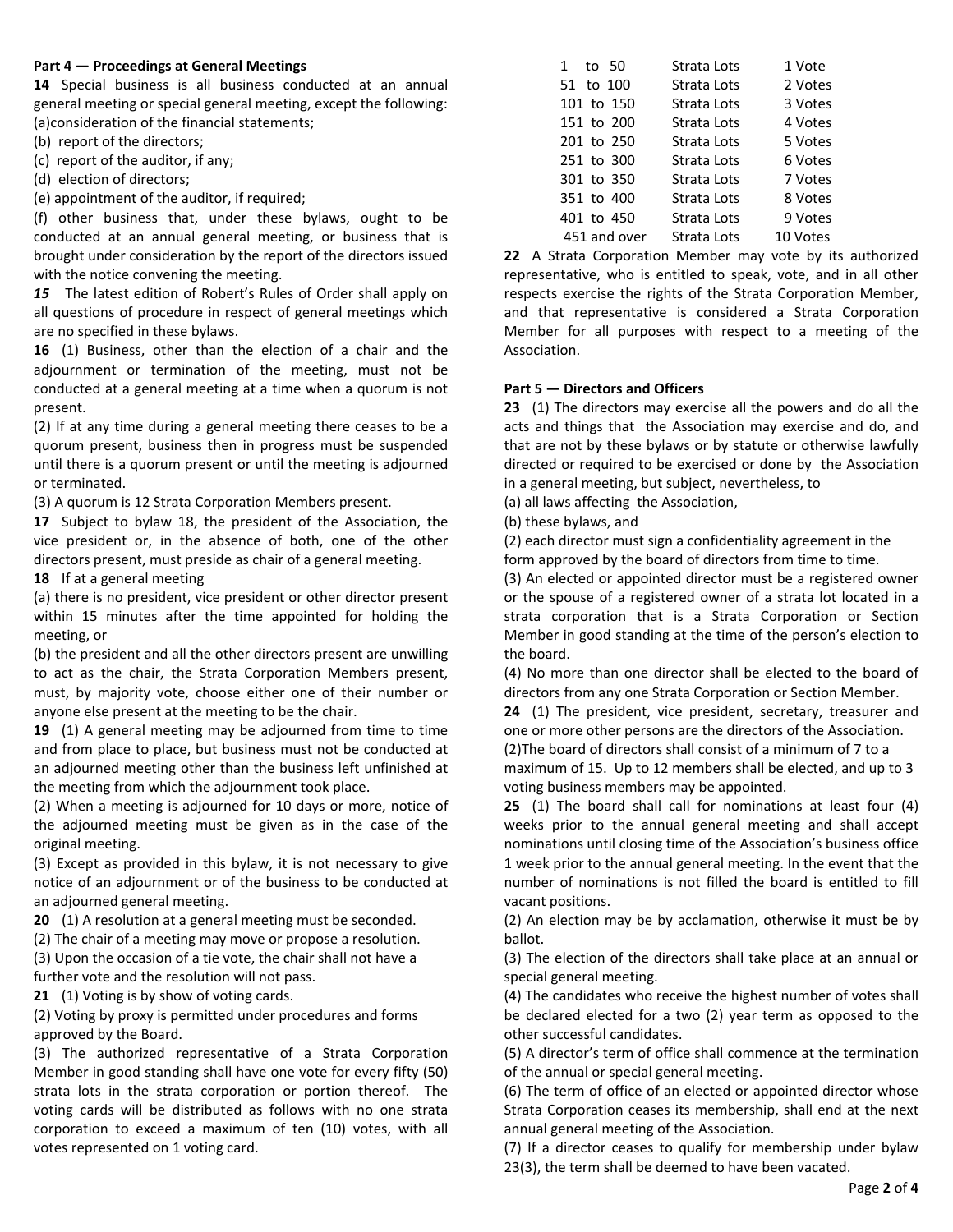**26** (1) The directors may at any time and from time to time appoint a member, other than an Associate Member, as a director to fill a vacancy in the directors until the next AGM, at which time the remainder of the term, if any, shall be filled by election."

(2) A director from a Strata Corporation Member so appointed is eligible for re‐election at the next annual general meeting, when his or her term is over.

(3) The term of a Business Member director appointed by the board of directors is one year, and a Business Member director is eligible to be reappointed by the board .

(4) An act or proceeding of the directors is not invalid merely because there are less than the prescribed number of directors in office.

**27** (1) The members may, by special resolution, remove a director, before the expiration of his or her term of office, and may elect a successor to complete the term of office.

(2) Any member of the board, who has violated the bylaws and policies of the Association, may be suspended from office by the board, if in the opinion of seventy‐five (75) per cent of other directors, he or she is not performing his or her board functions and duties, or if he or she ceases to be eligible for office.

(3) A suspension made pursuant to subsection (2) may be appealed in writing within thirty (30) days of the board's decision to suspend.

(4) The appeal will be presented at a board meeting. Upon reaching a seventy‐five (75) per cent decision of the board, the member may be re‐instated or the vacancy created may be filled by a majority vote of the board.

**28** A director must not be remunerated for being or acting as a director but a director must be reimbursed for all expenses necessarily and reasonably incurred by the director while engaged in the affairs of the Association.

# **Part 6 — Proceedings of Directors**

**29** (1) The directors may meet at the places they think fit to conduct business, adjourn and otherwise regulate their meetings and proceedings, as they see fit.

(2) The quorum of directors required to conduct business is seven (7) directors.

(3) The president is the chair of all meetings of the directors, but if at a meeting the president is not the vice president must act as chair, but, if neither is present, the directors present may choose one of their number to be the chair at that meeting.

(4) The president or a minimum 3 directors shall be authorized to convene a meeting of the board.

(5) Notice of a board meeting may be sent by fax, email or an address provided by the director.

**30** (1) The directors may delegate any, but not all, of their powers to staff members and/or committees.

(2) A committee must conform to any rules imposed on it by the directors, and must report every act or thing done in exercise of those powers to the earliest meeting of the directors held after the act or thing has been done.

(3) The board of directors shall establish bank accounts and credit card services.

(4) Association cheques must be signed by two signing officers, at least one of whom must be a director with signing authority..

(5) Signing officers shall be as follows:

(a) president and treasurer of the board;

(b) two other directors as appointed by the board; and

(c) subject to subsection (4), staff members if appointed by the board to be signing officers.

(6) The board of directors may, at its discretion, appoint an executive director, who shall perform duties as may be delegated.

**31** A committee, if created and delegated by the board, must elect a chair of its meetings, but if no chair is elected, or if at a meeting the chair is not present within 30 minutes after the time appointed for holding the meeting, the directors present who are members of the committee must choose one of their number to be the chair of the meeting.

**32** The members of a committee may meet and adjourn as they think proper.

**33** (1) The board of directors shall, at the first board meeting following the annual general meeting, elect from amongst its members a president, vice president, secretary, treasurer, or secretary-treasurer, to serve in these positions until the Association's next annual general meeting.

**34** Any director who misses 2 or more subsequent meetings without notice, and without being excused by the board, shall be deemed to have resigned from the board, thereby creating a vacancy.

**35** Questions arising at a meeting of the directors or at a committee of directors must be decided by a majority of votes.

**36** (1) A resolution proposed at a meeting of directors or committee of directors needs to be seconded.

(2) The chair of a meeting may move or propose a resolution.

**37** A resolution in writing, signed by all the directors and placed with the minutes of the directors, is as valid and effective as if regularly passed at a meeting of directors.

# **Part 7 — Duties of Officers**

**38** (1) The president presides at all meetings of the Association and of the directors.

**39** The vice president must carry out the duties of the president during the president's absence.

**40** The secretary or other person shall perform the duties delegated by the board to:

(a) conduct the correspondence of the Association;

(b) issue notices of meetings of the Association and directors;

(c) keep minutes of all meetings of the Association and directors;

(d) have custody of all records and documents of the Association except those required to be kept by the treasurer;

(e) maintain the register of members.

**41** The treasurer as delegated by the board must supervise the oversight of:

(a) the financial records, including books of account, necessary to comply with the *Society Act,*

(b) the financial statements to the directors, members and others when required, and

(c) act as the chief financial officer.

**42** (1) The offices of secretary and treasurer may be held by one person who is to be known as the secretary treasurer.